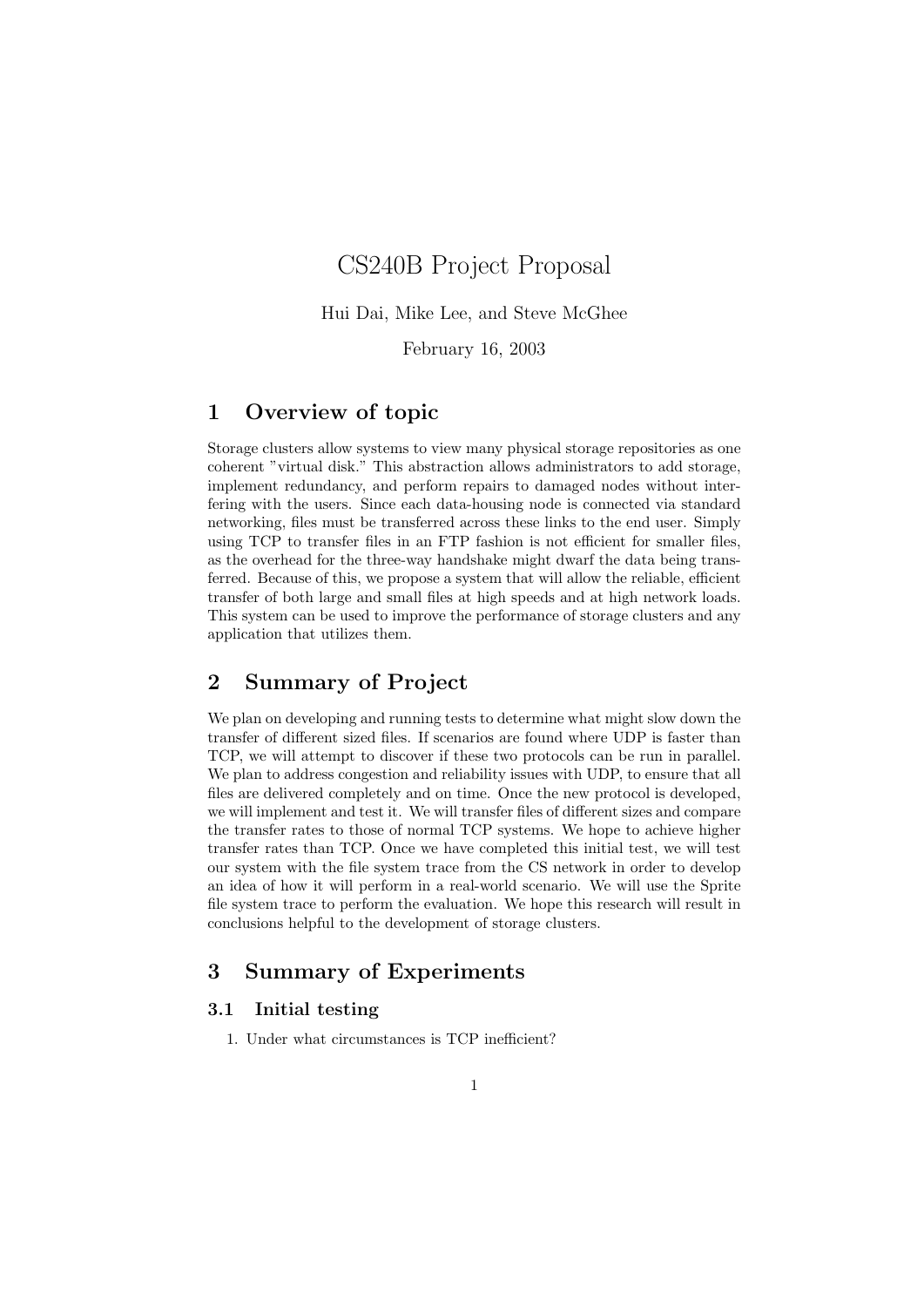- We will try different TCP payload sizes to determine at which point UDP's efficiency outweighs TCP's reliability.
- We will determine how altering the number of open TCP connections affects traffic flow.
- 2. Under what circumstances is UDP inefficient?
	- We will try different UDP payload sizes to determine at what point dropped packets outweigh the benefits of bypassing TCP's overhead.
	- We will congest network with different amounts of external traffic to determine how TCP's congestion control improves transmission rates over UDP.
- 3. How well can TCP and UDP work together? We will run both protocols at the same time to determine if UDP will dominate TCP to the point that it is rendered useless.

### 3.2 Testing of protocol implementation

Given the initial testing data, we will try to determine how closely our algorithm can approximate the behavior of the better of the two algorithms under given conditions. First, we will run our system with various sized files, ranging from bytes to megabytes. The performance of this will be compared to pure TCP and pure UDP systems. Next, we will run our system with the file system trace provided by Hong. This will give us a good understanding of how our system will work under realistic load.

## 4 Timeline

| Dates         | Duration | Description                               |
|---------------|----------|-------------------------------------------|
| 2/13          |          | The project proposal is due               |
| $2/13 - 2/17$ | 5 days   | initial testing                           |
| $2/18 - 2/20$ | 3 days   | protocol development                      |
| $2/21 - 3/04$ | 12 days  | protocol implementation                   |
| $3/05 - 3/09$ | 5 days   | analysis and final testing/report writing |
| 3/10          |          | Report is due.                            |
| 3/12          |          | Demo/presentation.                        |

## 5 Group Logistics

### 5.1 Division of Tasks

Initially, tests on existing systems will be done on an individual basis. Each group member will assume a test and report his findings to the group by 2/17. Once these tests are completed, we will meet to develop the protocol, considering the results from previous tests. We will then divide up implementation and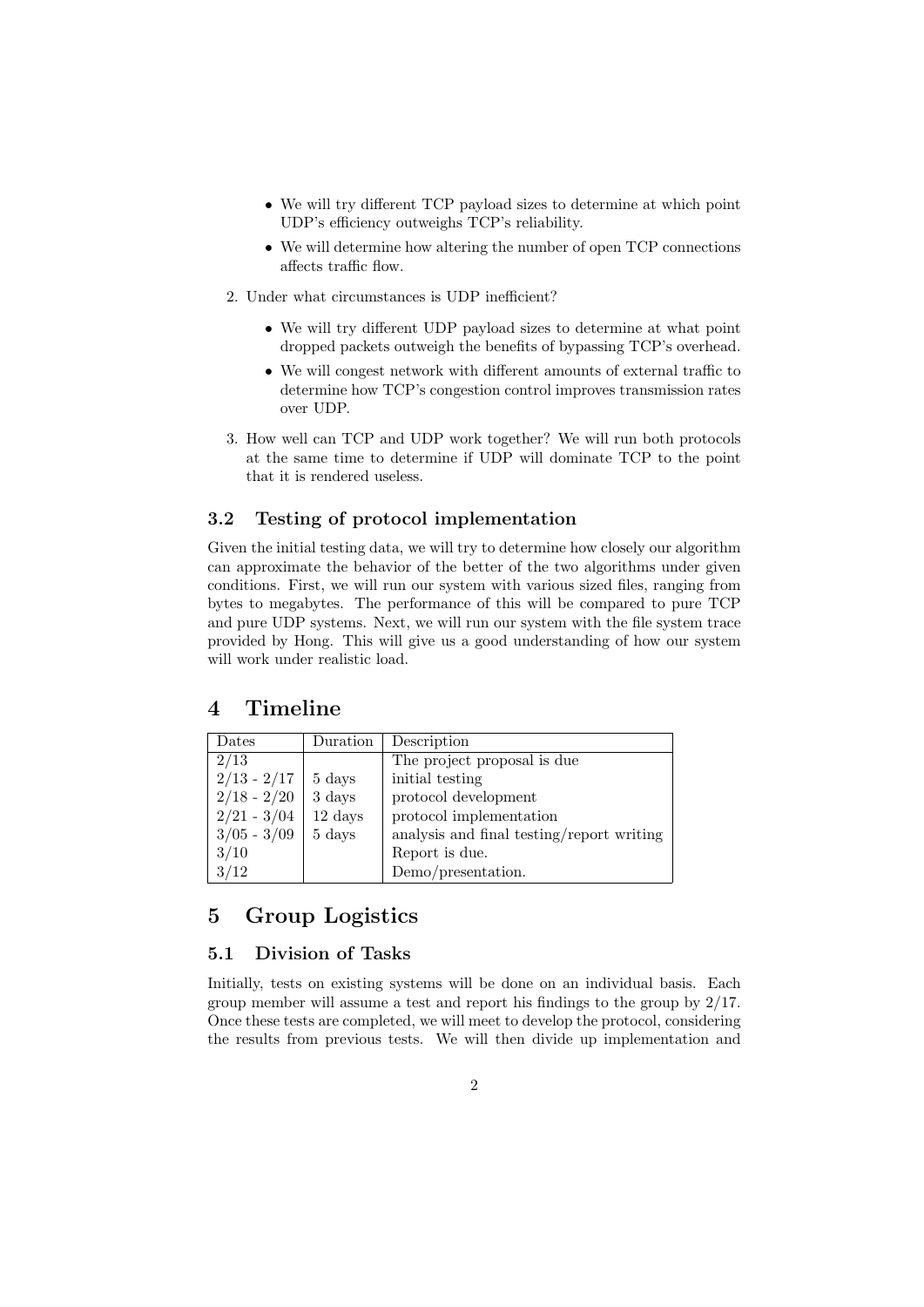schedule times to merge our code together. We will test the completed system together, collecting the results for the final report.

#### 5.2 Meeting Schedule

We plan on meeting after every lecture period and additionally on weekends when necessary. During these meetings, we will discuss progress and assign tasks.

## 6 Related Work Survey

## 6.1 Size-based Adaptive Bandwidth Allocation: Optimizing the Average QoS for Elastic Flows[?]

#### 6.1.1 Introduction

This is an overview of the paper "Size-based Adaptive Bandwidth Allocation: Optimizing the Average QoS for Elastic Flows," by Shanchieh Yang and Gustavo de Veciana at the University of Texas. This overview will summarize the results of that paper and attempt to relate its conclusions to our CS240b project.

#### 6.1.2 The Problem of Perceived Throughput

The paper deals with the unique problem of managing a set of network flows in a dynamic network, such as the Internet as it applies to web browsing.

The paper begins by describing the behavior of current bandwidth allocation schemes and their impact on perceived throughput. While throughput in terms of bytes/second may stay reasonably constant on a network link thoughout a long period of time, another important metric is the time it takes to finish a transfer. Users with many small transfers to complete expect their transfers to complete quickly, especially in an interactive setting such as web browsing. On the other hand, there is almost an expectation that some transfers, like the download of a large multimedia file in the background, will take a long time.

The quality of service metric used throughout the paper to compare different bandwidth allocation schemes is Bit Transmission Delay, or BTD, and is defined as delay/file size.

#### 6.1.3 Optimizing BTD on a Single Link

The paper first deals with managing flows on a single network link. The central point of the paper is presented as the following lemma:

Consider a set of flows contending for capacity on a single link. Any bandwidth allocation policy that allocates positive bandwidths to more than one flow at a time is not BTD-optimal.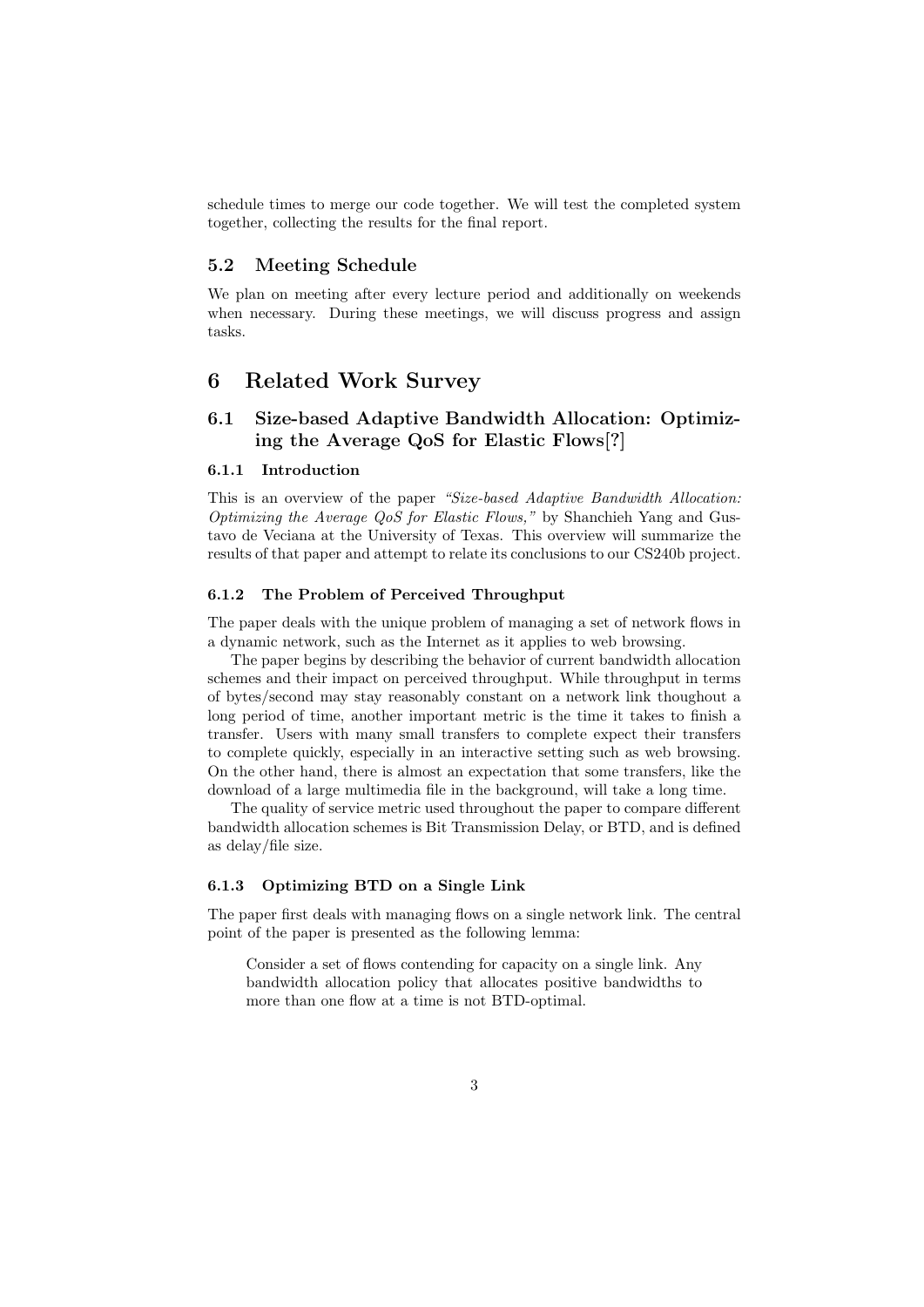The idea is that smaller flows or flows with less residual work can be allowed to finish first without penalizing larger flows, and this will reduce BTD. A logical conclusion is that bandwidth allocation schemes which consider flows' residual sizes may reduce BTD.

From the above lemma, it is clear that we must choose a single flow at any time and give it the full bandwidth of the link. The paper proposes several ways of choosing such a flow, which take into consideration the remaining work of the flows. The best of these schemes provide performance increases of 50% over fair sharing on a link with two thirds saturation.

#### 6.1.4 BTD on other Networks

The paper also deals with more complex networks, such as a linear series of m hops, each having the same bandwidth. Some flows on this network may span up to m hops, and other flows may only need one hop each. In this case, the algorithm compares the overall difference in BTD between allocating bandwidth for routes of different lengths. For example, if many 1-hop flows will complete within a short time window, then the option to allocate bandwidth for 1-hop flows will have a very high weight.

The paper then introduces a class of bandwidth allocations called Sizebased Adaptive Bandwidth Allocations (SABA). They test an implementation of SABA, and present their results.

#### 6.1.5 Analysis

The central idea presented in this paper seems like the common "printer queue scheduling" problem, in which a printer is given several tasks of differing magnitudes, and must chooes the order in which to complete them. One solution is to perform the shortest jobs first, which is in essence what this paper suggests. The difference is that a network link can transmit several different streams at once, or at least simulate that behavior, but the authors show that it is still beneficial to only service one of the flows at a time.

The paper briefly mentions a common problem in such situations: namely that of starvation. Conceivably if there are enough small jobs, then a large job will never be able to finish because the smaller jobs get priority. However, the paper claims that in a real-world network with flows of different weights, this is not a problem. The paper refers the reader to other works but does not discuss it in depth.

The paper gives the quantitative results of several tests that the authors performed. These include real-world performance of their proposed allocation schemes over a single link as well as different multi-link networks and help show that their solutions have a significant real-world advantage over traditional schemes.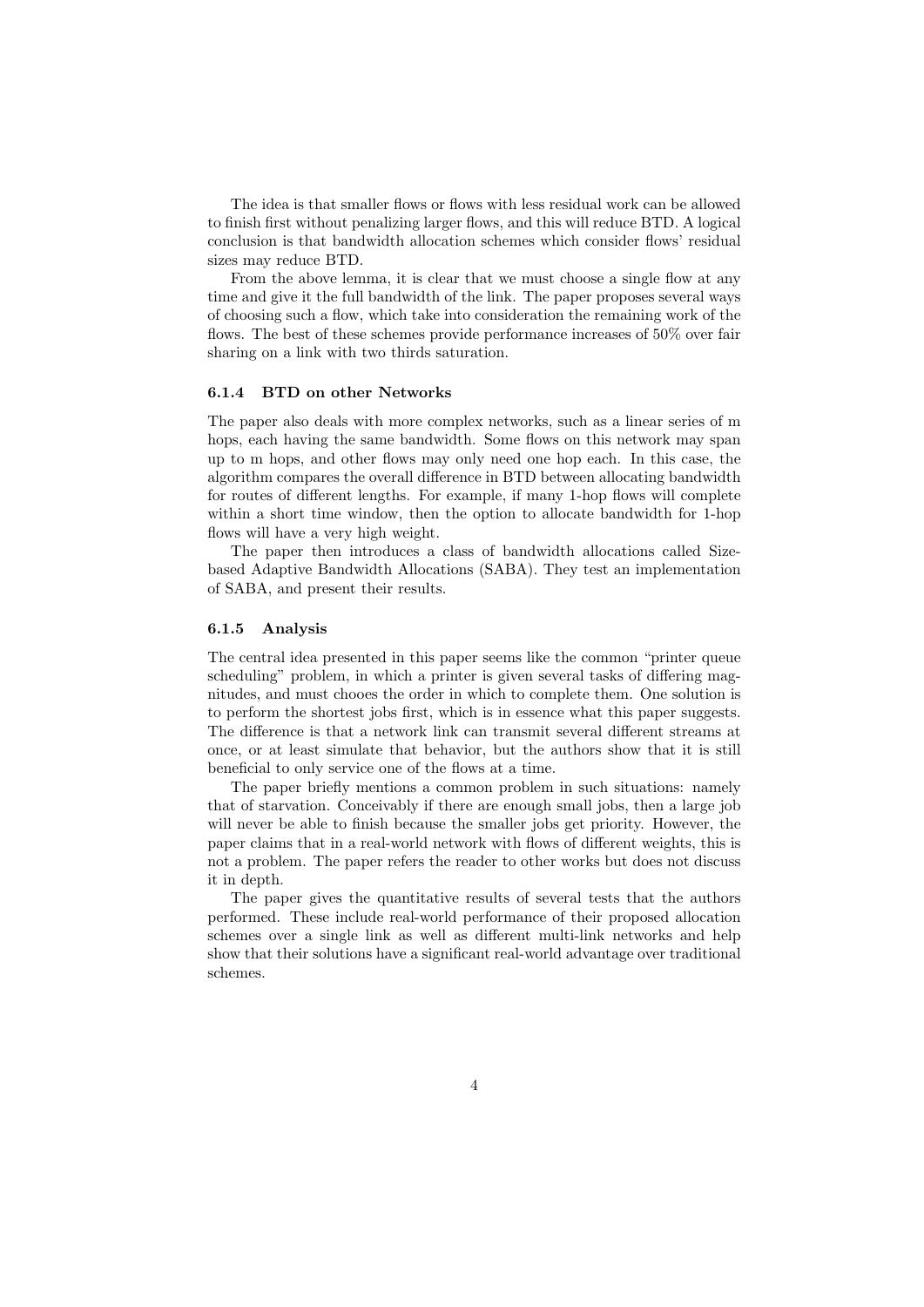#### 6.1.6 Conclusions

There are certain elements of this paper that would be useful for us in our adaptive FTP project. Specifically, the idea that smaller transfers should be given priority is important. However, as the paper focuses on dynamically allocating bandwidth among flows and not dynamically choosing a transport protocol with which to transmit data, it is not entirely applicable.

## 6.2 Fair Bandwidth Sharing among Adaptive and Non-Adaptive Flows in the Internet[?]

Anjum & Tassiulas tackle the problem of unfairness between adaptive (TCP) flows and non-adaptive (CBR-UDP) flows through a gateway. Several existing gateway algorithms are presented, including drop-tail, drop-front, Early Random Drop (ERD), Random Early Detection (RED), and Longest Queue Drop  $(LQD)$ . All of these algorithms attemtp to find the best way to handle packets that arrive at an overloaded gateway, whose buffers are full. While RED  $\&$  LQD have their advantages, they do not differentiate between adaptive and non-adaptive flows. This is important because as congestion builds, adaptive flows decrease their sending rate. Non-adaptive flows do not self-regulate and end up dominating the channel. As a result, using non-adaptive flows actually become more attractive to applications than adaptive ones. This could result in the network being dominated by congestion, allowing no work to be done.

The authors present BRED, a variation on RED, as an algorithm developed to solve this problem. The simulation of a network running BRED shows that while non-adaptive flows still dominate, adaptive flows are not completely cut off as they were with previous algorithms. By taking into account which flow every packet was associated with and making judgements in a way that ensures fairness for both adaptive and non-adaptive flows.

While this work is interesting from a network infrastructure point of view, only a few points are relevant to our topic of adaptive file transfer. First of all, we must take into consideration the domination of UDP flows over TCP flows. If we intend to have many flows of both types over the same channel, it is possible that we will shut the TCP flows out entirely. To avoid this, we may have to build some sort of congestion control on top of UDP, or abandon the idea of using both protocols over the same channel and instead develop and use only a reliable UDP, for example. Another interesting point to note is that front-dropping was initially proposed because it would yield faster detection of packet drops by TCP, but as a side-effect, it deteriorates non-TCP flows. If we choose UDP-only flows, we might consider the possibility of being harmed by this.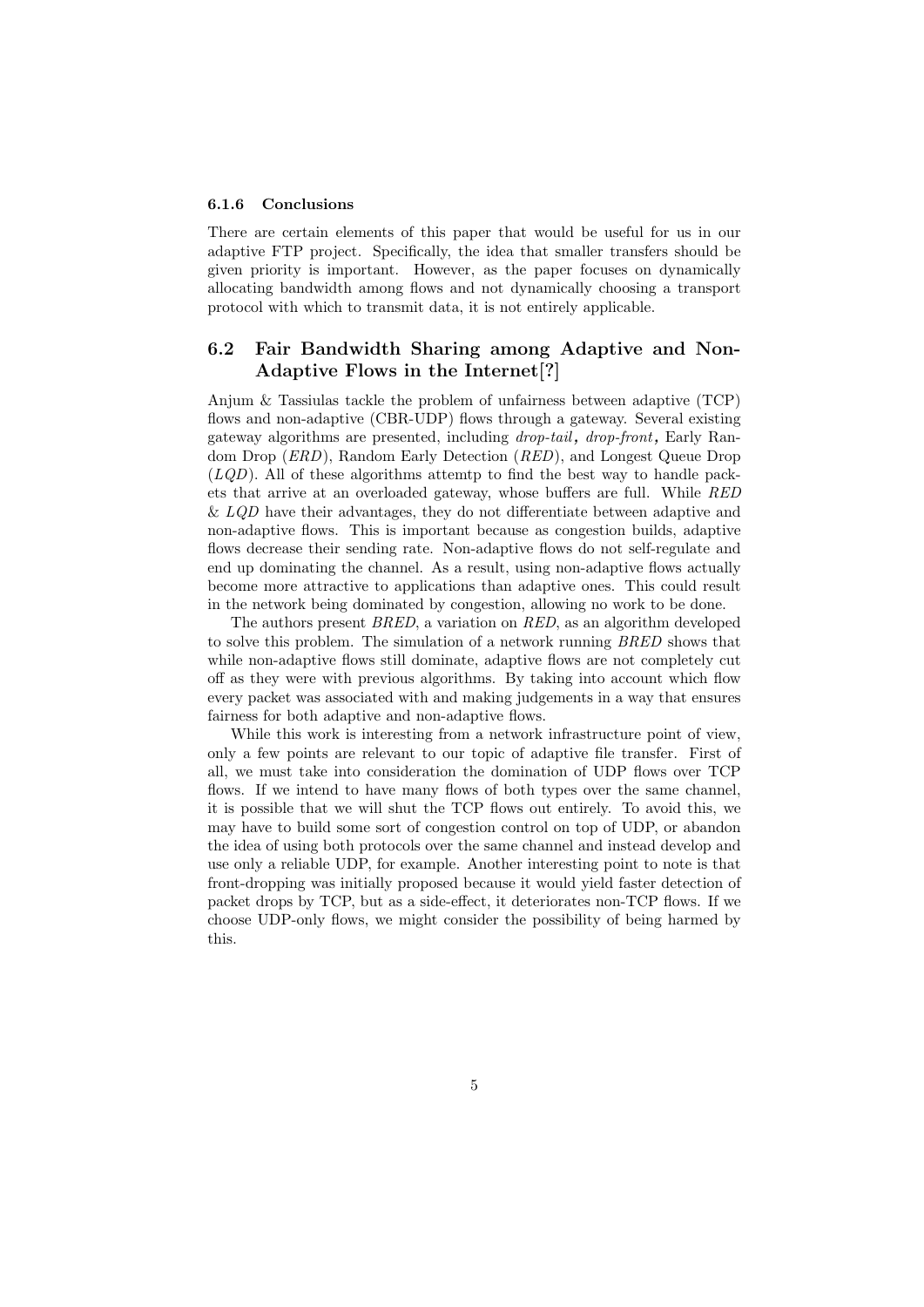## 6.3 Smooth Loss With Variability Smoothing Factor to Increase Bandwidth Utilization[?]

This paper describes a method for applying a smoothing factor to adaptive transmission control which results in higher transmission speeds. When a loss rate of a transmission is recorded, it is filtered through an equation to determine the "smoothing value." Next, the congestion rate of the network is determined. This is compared to the smoothing value to determine if the network is currently in a CONGESTED, LOADED, or UNLOADED state. Once this is determined, the transmission rate is adjusted accordingly. By using a "smoothed" value to compare against, instead of using the raw loss report, transmission rates are improved.

While the title and abstract to this paper were promising, its contents were disappointing. Despite its short length, there were numerous grammatical errors which made the reading difficult. This aside, the idea submitted is interesting and might help us to find an ideal transmission rate when transferring files. Hopefully we can utilize the smoothing equation to give us better transmission rates.

### 6.4 RFC 1350[?]

This RFC detailed the TFTP protocol, a very simple and limited FTP protocol that, for matching the simplicity of its design, is implemented over UDP instead of TCP, although the latter is possible. This protocol adds very little overhead to that of UDP: there are only 5 operations supported, read request, write request, data send, acknowledgement, and error. Data sizes range from 0 to 512 bytes, and 3 different data modes can be specified. The state information on the file transfers are kept through ack packets, and time-outs are used to determine if a packet should be retransmitted in the case that an ack packet is lost.

Since 2 bytes are used for the block number to keep track of order for reassembly at the client side, a maximum size of  $2\hat{1}6$  512 1, or 33554431 bytes, or almost 32 MB of data may be transmitted using an unchanged model of this protocol. This is suitable for our purposes, since for larger files, TCP is desirable due to many of its reliability features. However, given a reliable network with low dataloss rate, a modified TFTP protocol over UDP may still be preferable to that of TCP for higher throughput.

The virtual circuit information that is available to the TFTP client and server are the port numbers, which are chosen randomly. There is no scheme within TFTP itself for the detection of bit errors, although duplicate packets, lost packets can be dealt with the block number and the ack packets. The header does not require 2 bytes, but for alignment purposes, along with the block number, it is more convenient.

The protocol does not provide for user authentication, which does not adversely affect our project, which aims to develop an adaptive but necessarily secure protocol. Another possible drawback of this protocol is that it does not provide for the listing of directories, but for efficiency testing purposes, this is